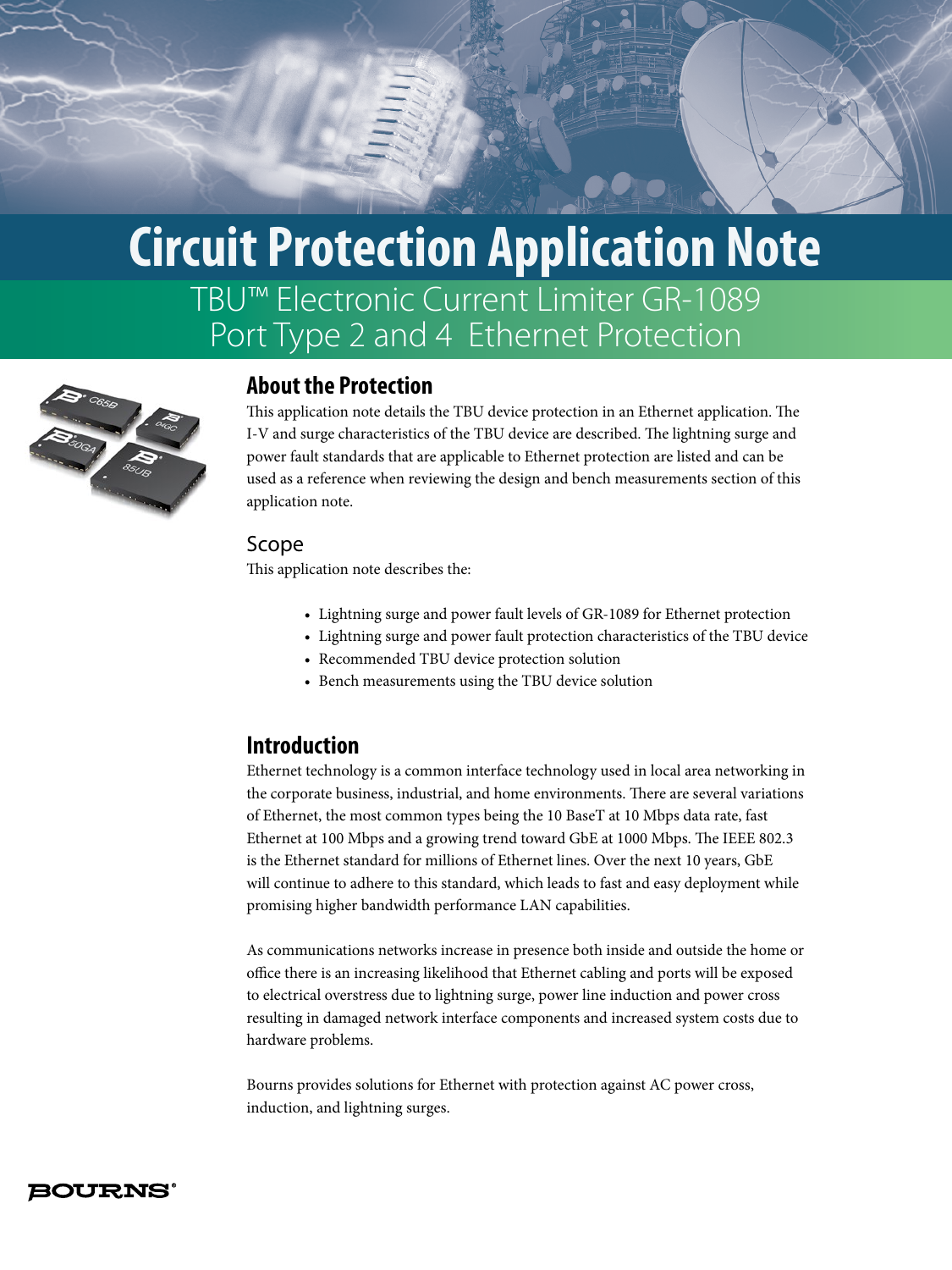

## **Protection Standards**

GR-1089-CORE Issue 4, Section 4.6 defines the criteria for equipment interfacing with telecommunications ports and states that "telecommunications ports shall be tested regardless of what type of traffic they carry or what function they perform. For example, 10 BaseT and 100 BaseT Ethernet and other similar ports are considered telecommunications ports and shall be tested."

Lightning transient or AC power cross exposure can be longitudinal (line-to-line), also known as common-mode or can be metallic (line-to-ground), also known as transverse or differential-mode. Both types of surges are potential threats to the telephone network infrastructure. A common-mode transient occurs when the tip conductor and ring conductor are exposed to the same voltage potential above earth ground. A differentialmode case occurs when there is a difference of potential between the tip conductor and the ring conductor. Common-mode surges can be converted to differential-mode surges by way of an imbalance between the conductors of the telecommunications equipment circuit, such as an imbalanced resistive path between the tip and ring conductors.

Lightning surge and AC power fault surge tests for Ethernet applications are categorized based by port types in GR-1089-CORE Issue 4. Port Type 4, aka intra-building requirements, is the requirement for Ethernet port protection. The tables below list the electrical requirements for the intra-building standards.

In GR-1089, criteria for equipment interfacing with telecommunications ports is referred to as first-level or second-level criteria. First-level compliance requires that the EUT (equipment under test) shall not be damaged and continues to operate after the application of the tests.

| Lightning<br><b>Surge Test</b> | <b>Voltages</b> | <b>Minimum Peak Current per</b><br><b>Conductor (Amperes)</b> | <b>Maximum Rise/Minimum Decay</b><br>Time for Voltage and Current <sup>1</sup> (us) $\mid$ Each Polarity | <b>Repetitions,</b> |
|--------------------------------|-----------------|---------------------------------------------------------------|----------------------------------------------------------------------------------------------------------|---------------------|
|                                | $+/-800$        | 100                                                           | 2/10                                                                                                     |                     |
|                                | $+/-1500$       | 100                                                           | 2/10                                                                                                     |                     |

In customer premises equipment, telecommunications lines may come into contact with power lines. GR-1089 defines second-level criteria as more destructive than first-level. Second-level criteria ensures that the EUT shall not become a fire, fragmentation hazard, or electrical safety hazard as a result of the applied test. The EUT may be damaged during the test.

| <b>Power</b>      | Voltage (V <sub>rms</sub> ) | <b>Current</b> | Time'     |
|-------------------|-----------------------------|----------------|-----------|
| <b>Cross Test</b> |                             | (Amperes)      | (Minutes) |
|                   | 120 $V_{rms}$               | 25 A           |           |

#### **BOURNS°**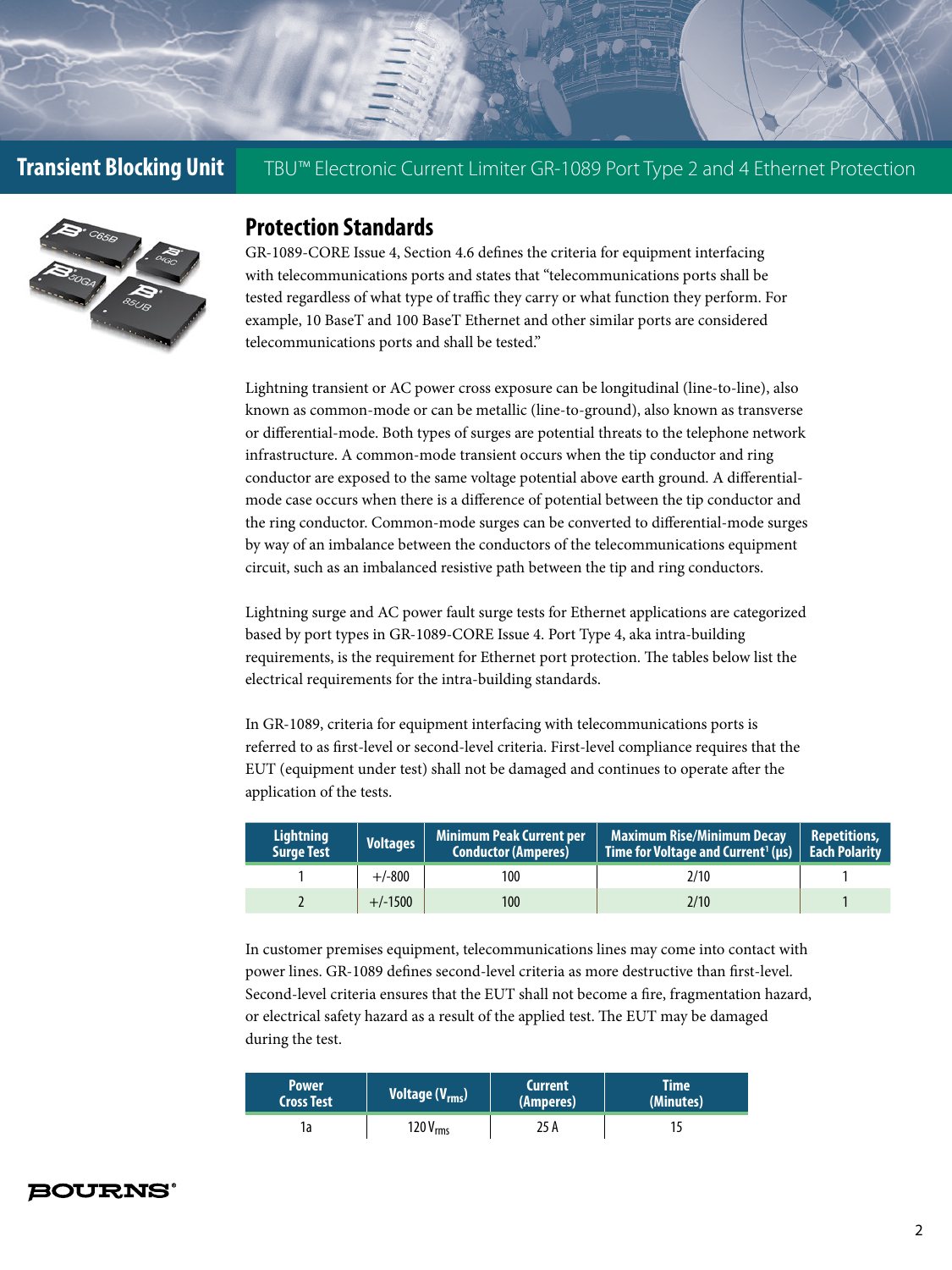

# **Transient Blocking Unit Protection**

The TBU (Transient Blocking Unit) device is an effective method for protecting Ethernet transmit and receive pairs, for 10 Base-T, fast Ethernet, and gigabit Ethernet. The TBU device blocks the surge current by switching to a high-impedance state. The TBU device is a normally low-resistance semiconductor device that is triggered to the high-impedance state when the current flowing through it reaches a preset trigger level.



Figure 1 shows the I-V characteristics of a TBU device. In normal operation, the TBU device appears as a resistor in the circuit: it is a two terminal device, and requires no connection to a supply or ground. Consequently, the only capacitance it introduces into the circuit is that of stray capacitance to surrounding traces – no more than a typical surface mount resistor. The TBU device is extremely fast to react to transients typically limiting current within 100 ns. Similarly, it is quick to reset, returning to the lowresistance state within 100 µs of the applied voltage dropping below the reset threshold.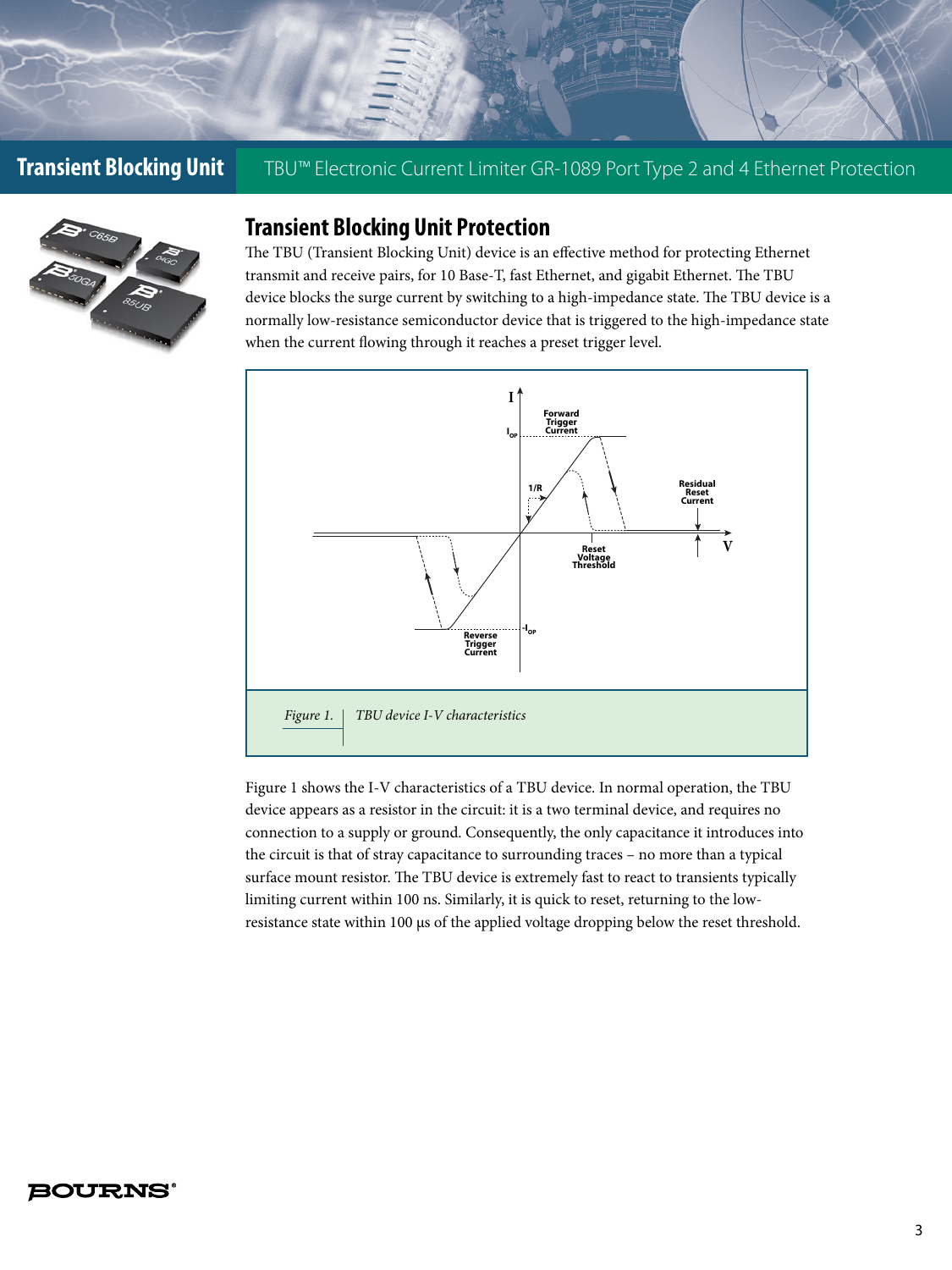

### **TBU Device Protection Solution**

Ethernet applications include an isolation transformer between the Ethernet drivers/ receivers and the line interface. The Bourns® P850-U TBU device is used to block the input of the Ethernet magnetics from high-voltages and currents due to a transient event or an AC power cross. The "–U" in the TBU device part number refers to the unidirectional nature of this specific TBU device, which takes advantage of the galvanic isolation of the Ethernet transformer.

In high-frequency applications, bandwidth should be analyzed. During normal operation, the TBU device acts like a series resistor with approximately 500 pF in parallel, meaning that there will be a slight insertion loss at low-frequencies which will rise at around 100 MHz due to the bypass effect of the capacitance. This is typically the case up to around 2 GHz, at which point layout will have the most effect on bandwidth (see figure 3). The capacitance drops very rapidly to about 50 pF when the voltage across the TBU device is greater than about 10 V, thus limiting any capacitively-coupled energy effect which is a key design characteristic in any high-speed system.

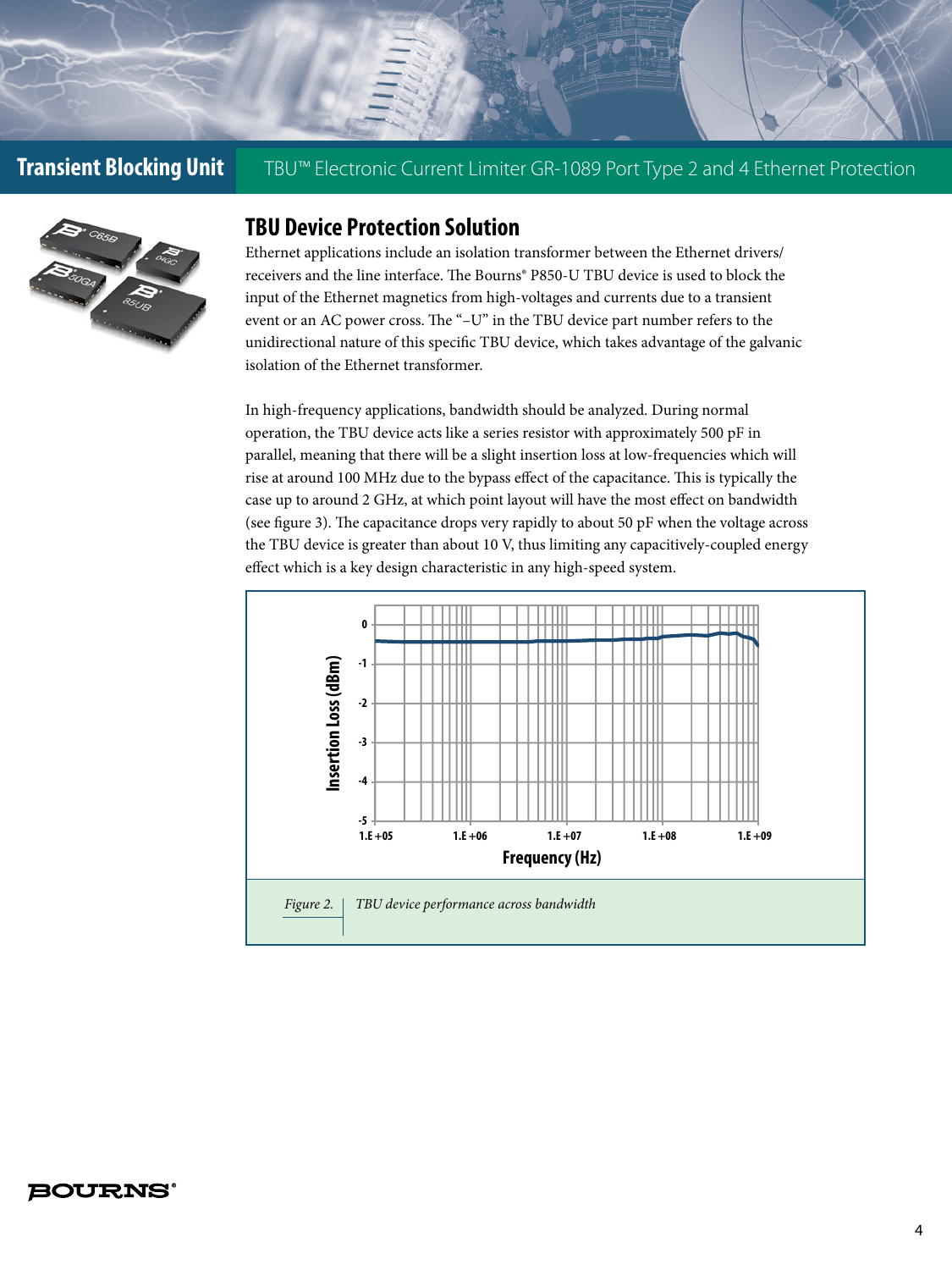

Figures 3a and 3b show the protection implementations for fast Ethernet and gigabit Ethernet respectively.



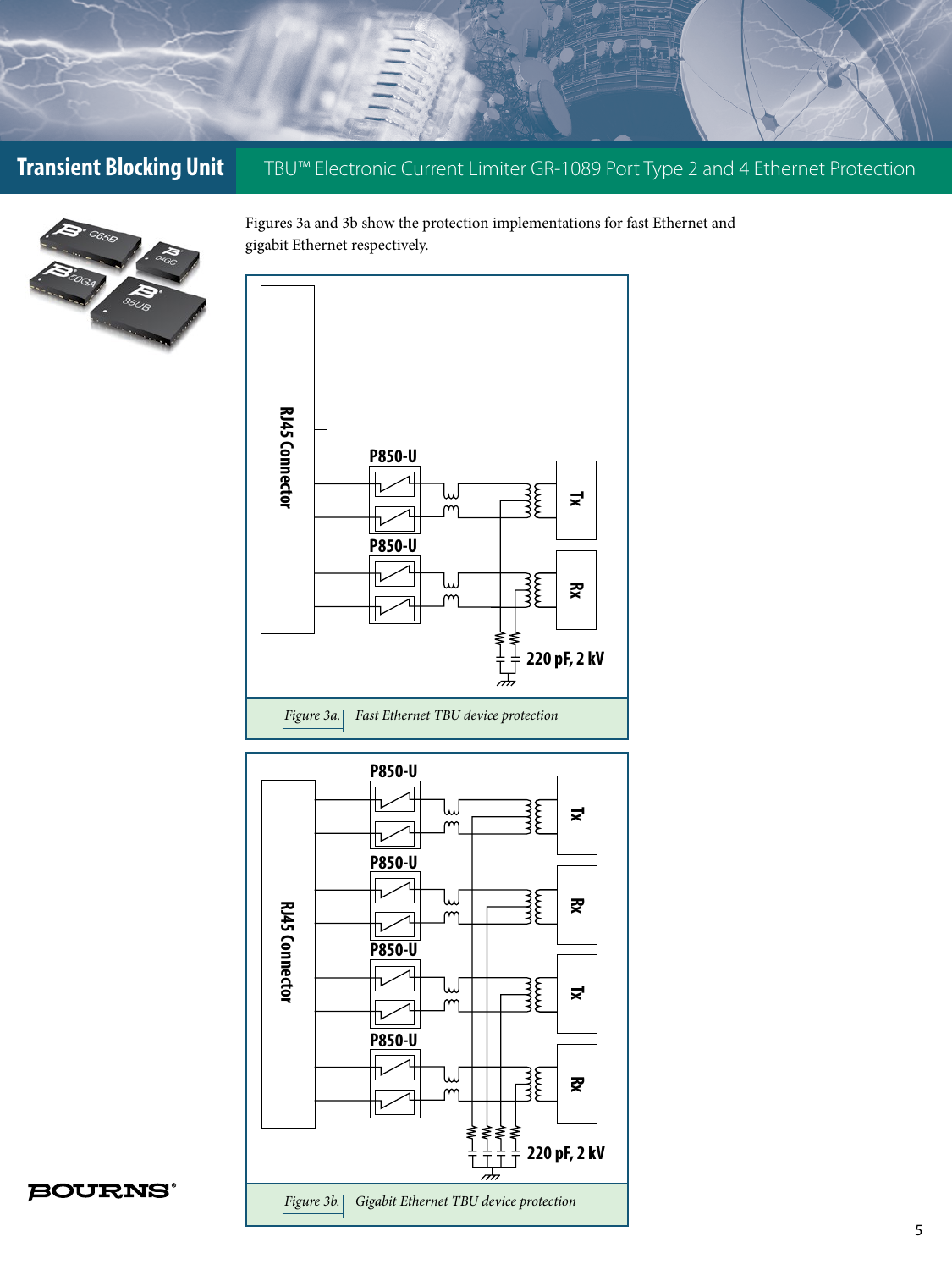

#### **Bench Measurements**

The following test results are shown to demonstrate the protection capabilities of the circuits previously described. The P850-U TBU device has an impulse voltage rating of 850 V, which means that peak surge voltages lower than 850 V are blocked by the TBU device and the circuit will pass the surge requirements described in the standards section of this application note. For voltages higher than 850 V, a GDT is used to lower the peak voltages, thus allowing the TBU device to protect by blocking high currents through the TBU device, while the GDT protects the TBU device from exceeding its breakdown voltage level. The power fault voltage rating of the P850-U TBU device is 425 Vrms.

The Ethernet line transformer provides high-voltage isolation between the line and the protected side of the transformer. Primary to secondary voltage isolation is typically rated for 1500 V or higher. The termination capacitor is rated to withstand longitudinalmode voltage conditions. The center-tapped virtual AC ground capacitor is present on the primary side of the Ethernet transformer to reduce emission levels due to EMI. The capacitor value is 220 pF, 2 KV.



#### Port Type 4: ±800 V Lightning Surge Testing

In figures 4 and 5, the generator voltage increased and the current through the TBU device caused the TBU device to trigger. The port is protected and no damage or stress occurred to the Ethernet and protection circuits; the port remains functional after the test.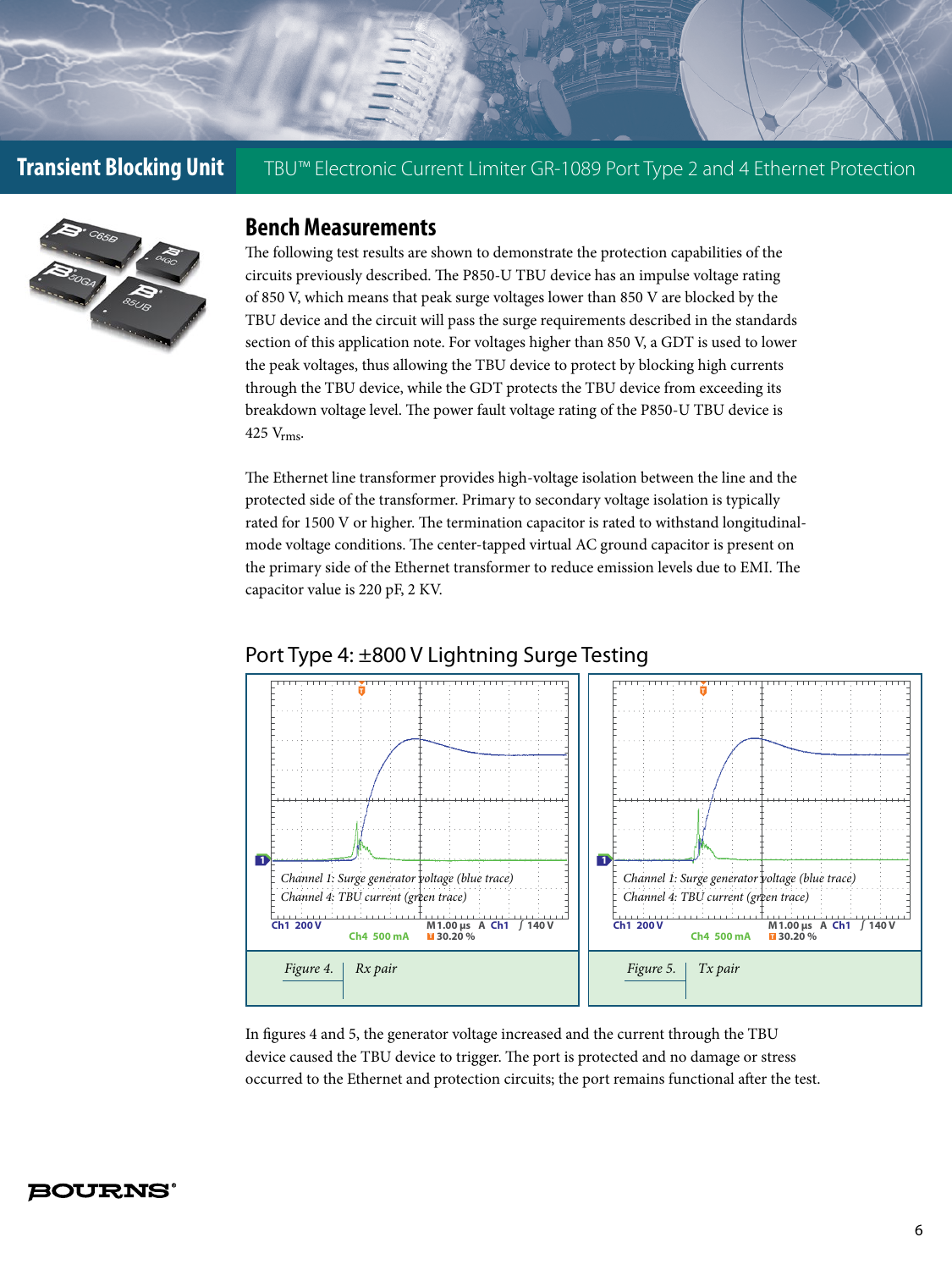

#### Port Type 4: ±1500 V Lightning Surge Testing



In figure 6, the common-mode surge does not generate enough current to trigger the TBU device; there is no capacitance-to-ground in the receive pair. In figure 7, a capacitorto-ground is present. The current is a result of the capacitor inrush current during the common-mode surge test. However, the current is insufficient to trigger the TBU device. The transformer is rated to 1500 V or greater and the TBU device will not trigger during and common-mode surge. The current scale for figure 7 is zoomed in more than figure 6 which makes the current waveform peak level appear larger than that of figure 6. The Ethernet circuit is protected and remains functional.

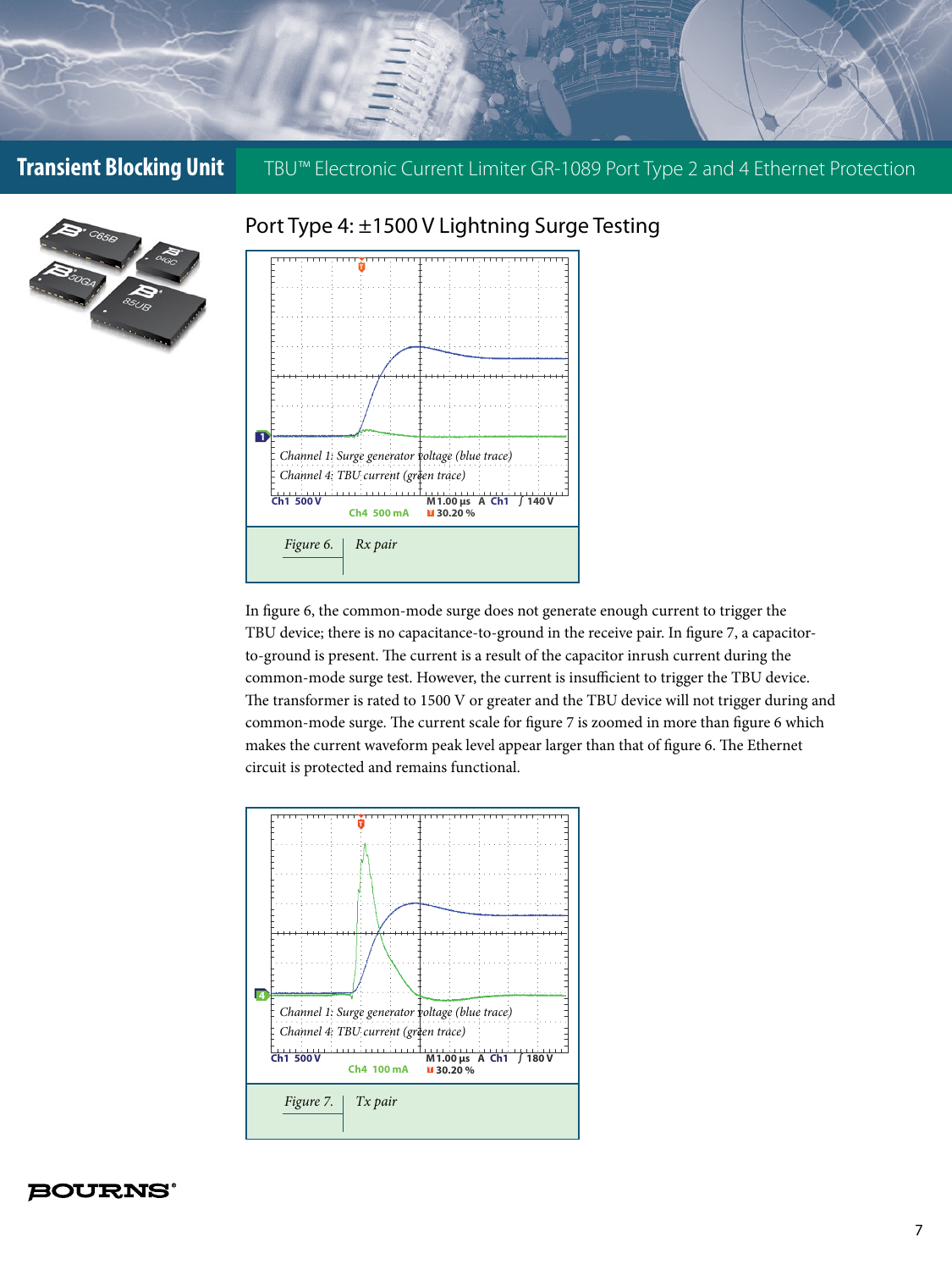![](_page_7_Picture_1.jpeg)

# Port Type 4: 120 Vrms Power Fault Test **T**

![](_page_7_Figure_3.jpeg)

Figure 8 and figure 9 show the P850-U triggering during the power fault test. When the TBU device triggers due to a positive-going AC power fault, it protects the Ethernet port. Once the surge voltage reduces, the TBU device resets until it triggers and protects against the negative-going AC power fault. This cycle repeats for the duration of the test, fifteen minutes. No damage or stress occurred to the circuits; the port remains functional after the test.

![](_page_7_Figure_5.jpeg)